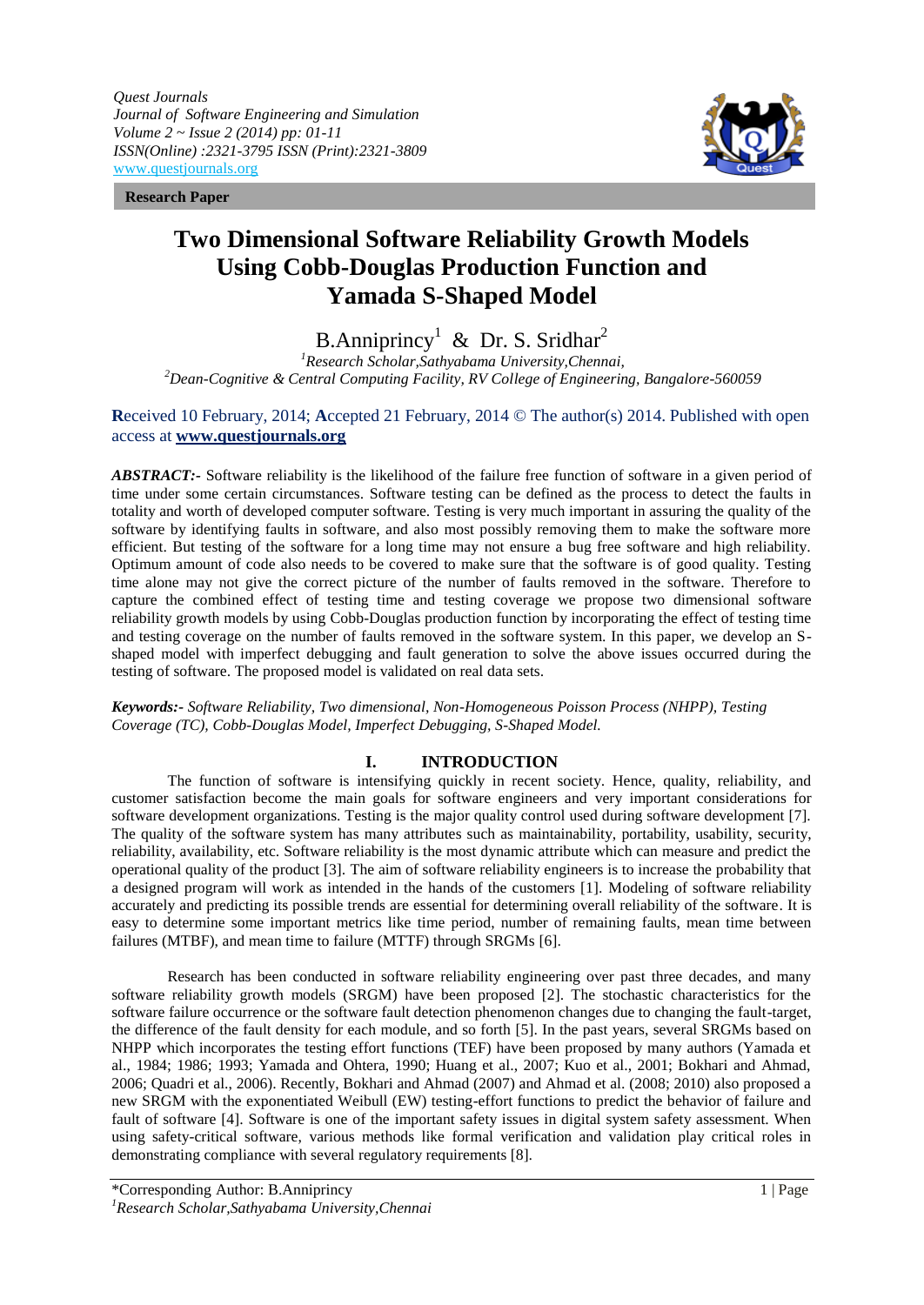This mathematical model enables us to describe a software reliability growth process observed in the actual testing-phase by treating the software failure-occurrence or the soft-ware fault-detection phenomenon as random variables [5]. In the context of software testing, the key elements are the testing effort, and effectiveness of the test-cases. Many published models either assumes that the consumption rate of testing resources is constant, or do not explicitly consider neither the testing effort nor its effectiveness [1]. During software testing phase, much testing-effort is consumed itself. The consumed testing-effort indicates how the errors are detected effectively in the software and can be modified by different distributions [6]. One of the most serious limitations is the expected total number of inherent software faults calculated by the software reliability growth models that are highly sensitive to time-to-failure data [8]. However, there are several limitations when applying the software reliability growth models to safety-critical software. One of the most serious limitations is that the expected total number of inherent software faults calculated by the software reliability growth models is highly sensitive to the time-to-failure data [14].

When software testing results or software failure histories are available, we can use a process of directly estimating the reliability of a piece of software by using various software reliability growth models, such as Musa Basic Model, Goel Okumoto Non-Homogeneous Poisson Process (NHPP) Model, Musa Okumoto NHPP Model, Jelinski Moranda Model, Musa Poisson Execution Time Mode, Littlewood Verall Model, Weibull Model, Raleigh Model, Exponential Model, Logarithmic Poisson Model, Delayed S-shaped Growth Model, Imperfect Debugging Model, Inflection S-shaped Growth Model, and Logistic Model. Each model has its own best fitting failure data. This means that the model selection is very crucial to producing meaningful reliability predictions [8]. Within these models one can distinguish two main categories: predictive models, assessment models. Predictive models typically address the reliability of the software early in the life cycle at the requirements or at the preliminary design level or even at the detailed design level in a waterfall life cycle process or in the first spiral of a spiral software development process. Predictive models could be used to assess the risk of developing software under a given set of requirements and for specified personnel before the project truly starts. Assessment models evaluate present and project future software reliability from failure data gathered when the integration of the software starts.

An important feature of many systems is growth or change of some of their characteristics over time, which has to be taken into account when constructing a statistical model for the system. For example, a common approach for measuring software reliability is by using a statistical model whose parameters are generally estimated from available data on software failures, and the model may be obtained by observing the overall trend of reliability growth during the debugging process. In other words, a software reliability growth model describes how observation of failures and correcting the underlying faults, such as occurs in software development when the software is being tested and debugged, affect the reliability of software [10]. To ensure analytical tractability, most of these models assume that a software fault is fixed immediately upon detection, and that no new faults are introduced during the debugging process. In practice, however, the time taken to debug a fault is finite, and this debugging time has a direct impact on the residual number of faults, and hence the reliability of the software application [16].

Software reliability is widely recognized as one of the most important aspects of software quality, and it spawns much research effort into developing methods of quantifying it. The ultimate goal when developing SRGM is development of good reliability inference and prediction methods which can be applied to software development [17]. The residual faults in the software system directly contribute to the failure rate, causing software unreliability. Therefore, the problem of measuring software reliability can be approached by obtaining the estimates of the residual number of faults in the software. The number of faults that remain in the code is also an important measure for the software developer, from the point of view of planning maintenance activities [18]. Studies have shown that most of the faults encountered by customers are the ones that are reintroduced during debugging of the faults detected during testing. Thus imperfect debugging also affects the residual number of faults in the software, and can at times be a major cause of its unreliability and hence customer dissatisfaction.

# **II. RELATED WORKS**

Carina Andersson [7] presented a replication of a method for selecting software reliability growth models to decide whether to stop testing and release software. They have applied the selection method in an empirical study, conducted in a different development environment than the original study. The results of the replication study shown that with the changed values of stability and curve fit, the selection method works well on the empirical system test data available, i.e., the method was applicable in an environment that was different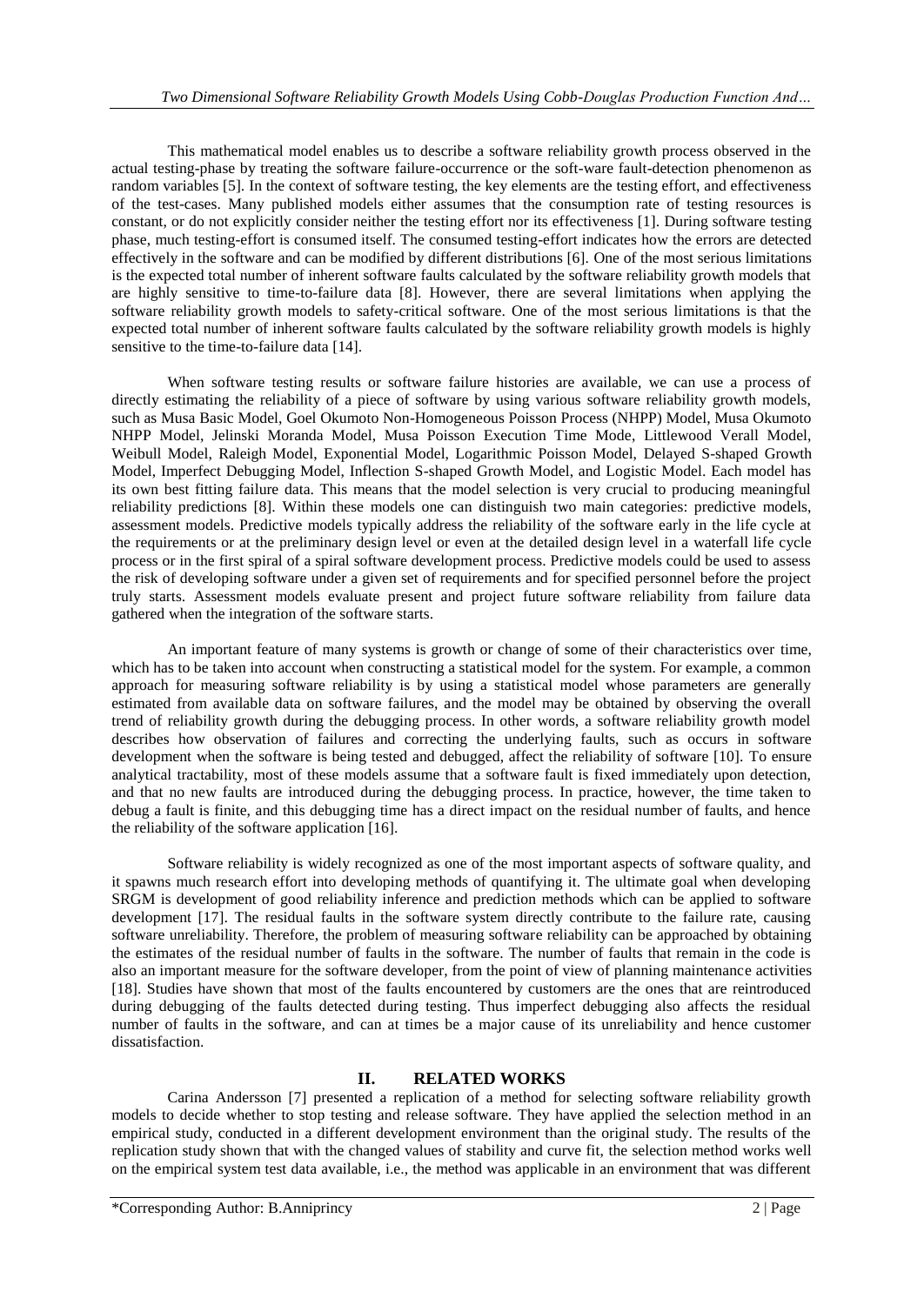from the original one. The application of the SRGMs to failures during functional testing resulted in predictions with low relative error, thus providing a useful approach in giving good estimates of the total number of failures to expect during functional testing.

Over the last several decades, more number of Software Reliability Growth Models (SRGM) have been developed to greatly facilitate engineers and managers in tracking and measuring the growth of reliability as software is being improved. However, some research work indicates that the delayed S-shaped model may not fit the software failure data well when the testing-effort spent on fault detection is not a constant. Chin-Yu Huang *et al.* [1] have first reviewed the logistic testing-effort function that can be used to describe the amount of testing-effort spent on software testing. They described how to incorporate the logistic testing-effort function into both exponential type, and S-shaped software reliability models. The proposed models are also discussed under both ideal, and imperfect debugging conditions. Results from applying the proposed models to two real data sets are discussed, and compared with other traditional SRGM to show that the proposed models can give better predictions, and that the logistic testing-effort function is suitable for incorporating directly into both exponential-type, and S-shaped software reliability models.

Lev V. Utkin *et al*. [10] proposed a new framework which was explored for combining imprecise Bayesian methods with likelihood inference, and it is presented in the context of reliability growth models. The main idea of the framework is to divide a set of the model parameters of interest into two sub-sets related to fundamentally different aspects of the overall model, and to combine Walley's idea of imprecise Bayesian models related to one of the sub-sets of the model parameters with maximum likelihood estimation for the other subset. In accordance with the first subset and statistical data, the imprecise

N. Ahmad *et al*. [4] proposed a material which compares the predictive capability of two popular software reliability growth models (SRGM), say exponential growth and inflection S-shaped growth models. They first reviewed the exponentiated Weibull (EW) testing-effort functions and discussed the exponential type and inflection S-shaped type SRGM with EW testing-effort. Then they analyzed the actual data applications and compared the predictive capability of those two SRGM graphically. The findings reveal that inflection S-shaped type SRGM had better prediction capability as compared to exponential type SRGM.

P. K. Kapur *et al*. [2] proposed two general frameworks for deriving several software reliability growth models based on a non homogeneous Poisson process (NHPP) in the presence of imperfect debugging and error generation. The proposed models are initially formulated for the case when there is no differentiation between failure observation and fault removal testing processes, and then extended for the case when there is a clear differentiation between failure observation and fault removal testing processes.

S. M. K. Quadri *et al*. [6] proposed a method for constructing software reliability growth model based on Non-Homogeneous Poisson Process. In that method, they have considered the case where the time dependent behaviors of testing-effort expenditures are described by Generalized Exponential Distribution (GED). Software Reliability Growth Models (SRGM) based on the NHPP are developed which incorporates the (GED) testingeffort expenditure during the software-testing phase.

# **III. SOFTWARE RELIABILITY GROWTH MODELS**

Software Reliability is the probability of failure free operation of software in a provided time period under specified conditions. Software testing is a process to detect faults in the totality and worth of developed computer software. Testing is very important tool in assuring the quality of the software by identifying different faults in software, and possibly removing them. But testing of this software for a long time may not ensure a bug free software and high reliability. Best possible amount of code also needs to be covered to make sure that the software is of good quality. Testing time alone may not give the correct preview of the number of faults removed in the software. Therefore to capture the combined effect of testing time and testing coverage we propose two dimensional software reliability growth models.

# **IV. SOFTWARE RELIABILITY GROWTH MODELS WITH TWO TYPES OF IMPERFECT DEBUGGING**

In this paper we will develop a two-dimensional model which shows the united effect of testing time and testing coverage to remove the faults mendacious dormant in the software. We will assume that the number of faults detached in the software by a fixed time is dependent on the total testing resources accessible to the testing team. This testing resource will be a fusion of both testing time and testing coverage. We have used cobb-douglas production function to develop the two dimensional model incorporating the effect of testing time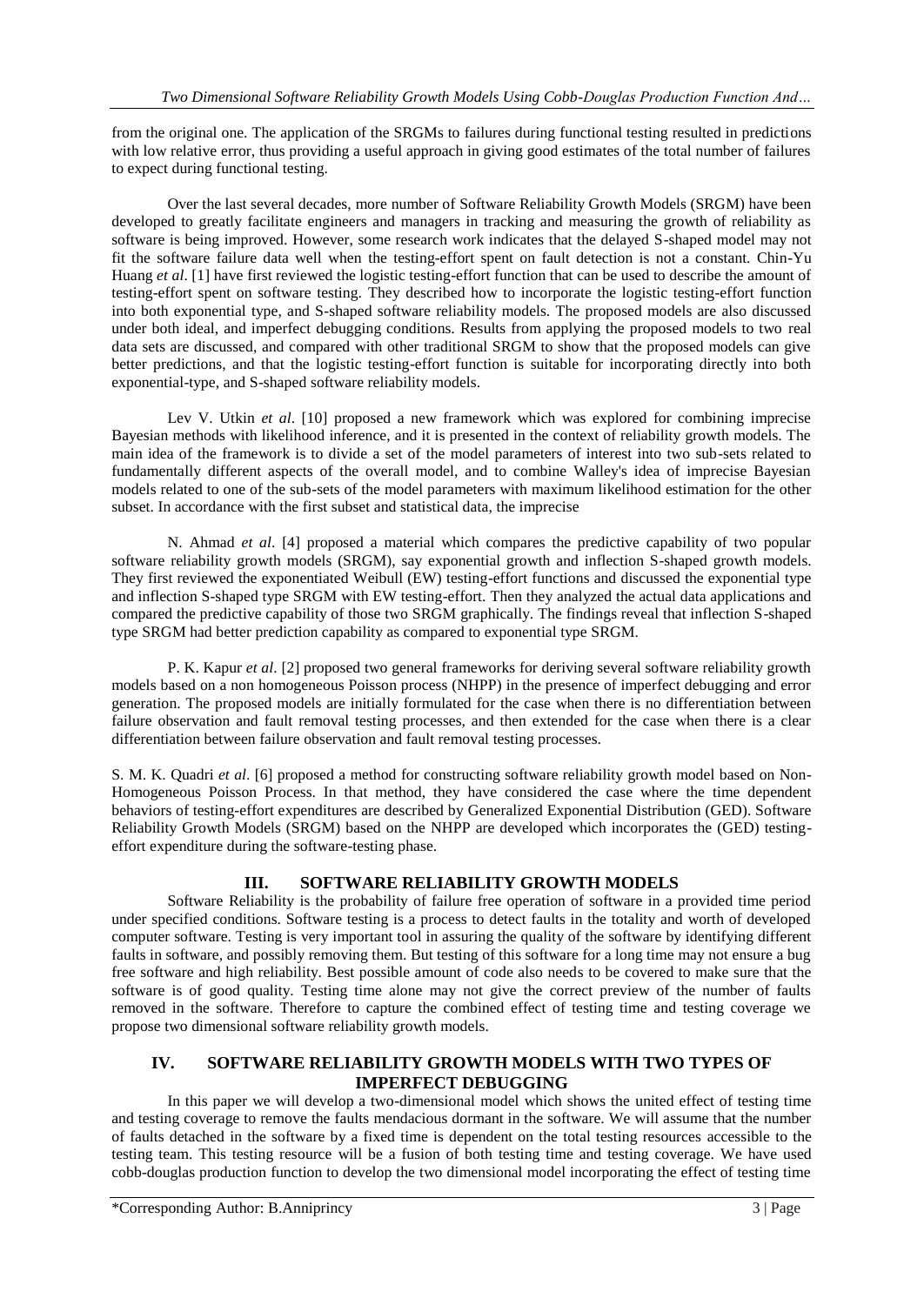and testing coverage on the number of faults removed in the software system. The faults in the software may not be removed perfectly. When the faults are not removed perfectly and lead to further generation of faults. In this paper, we develop an s shaped model with imperfect debugging and fault generation. The proposed method is implemented using JAVA and it is validated on real data sets.

## **Time Dependent Model**

The time dependent behavior of fault removal process is explained by a Software Reliability Growth Model (SRGM). Most of the software reliability models can be categorized under Non Homogeneous Poisson Process (NHPP) models. The assumption that governs these models is software failure occurs at random times during testing caused by faults lying dormant in software. And, for modeling the software fault detection phenomenon, counting process  $\{N(t); t \geq 0\}$  is defined which represents the cumulative number of software faults detected by testing time  $t$ . The SRGM based on NHPP is formulated as:

$$
Pr\{N(t) = n\} = \frac{m(t)^n \cdot \exp(-m(t))}{n!}
$$
 (1)

Where

 $n = 0, 1, 2, 3...$ 

 $m(t)$  is the mean value function of the counting process  $N(t)$ 

# **Testing Coverage Based Modeling**

The testing coverage based software reliability growth model can be formulated as follows:

$$
\frac{dm(t)}{dt} = \frac{c'(t)}{1 - c(t)}(N - m(t))\tag{2}
$$

Where,

 $m(t)$  is the expected number of faults identified in the time interval  $(0,t]$ 

 $c(t)$  is the testing coverage as a function of time  $t$ .

*N* is the constant, representing the number of faults lying dormant in the software at the beginning of testing.

Here  $c(t)$  defines the percentage of the coded statements that has been observed till time t. So,  $1-c(t)$  defines the percentage of the coded statements which has not yet been covered till time *t* . Then, the first order derivative of  $c(t)$ , denoted by  $c'(t)$ , represents the testing coverage rate.

Therefore, function  $c'(t)$  can be taken as a measure of the fault detection rate. In one dimensional SRGM with  $1-c(t)$ 

testing coverage we need to define coverage function *c*(*t*) although in a two dimensional modeling approach we need not define a coverage function and it can be estimated directly from the data.

## **S-Shaped Flexible Model**

In 1992 Kapur and Garg developed an S-shaped model with assuming that when we remove the different faults in the software some additional faults in the software are removed without actually affecting the system. The revised Kapur garg model is derived by using a logistic rate as the detection rate to capture the effect of imperfect debugging and fault generation. This model was based on the assumption of Non-Homogeneous Poisson Process. The basic assumptions of the model are as follows:

1. Failure /fault removal phenomenon is modeled by NHPP.

2. Software is subject to failures during execution caused by faults remaining in the software.

3. Failure rate is equally affected by all the faults remaining in the software.

4. Fault detection / removal rate may change at any time moment.

The differential equation of the representing the rate of change of cumulative number of faults detected in time *t* is given as Eq. (3)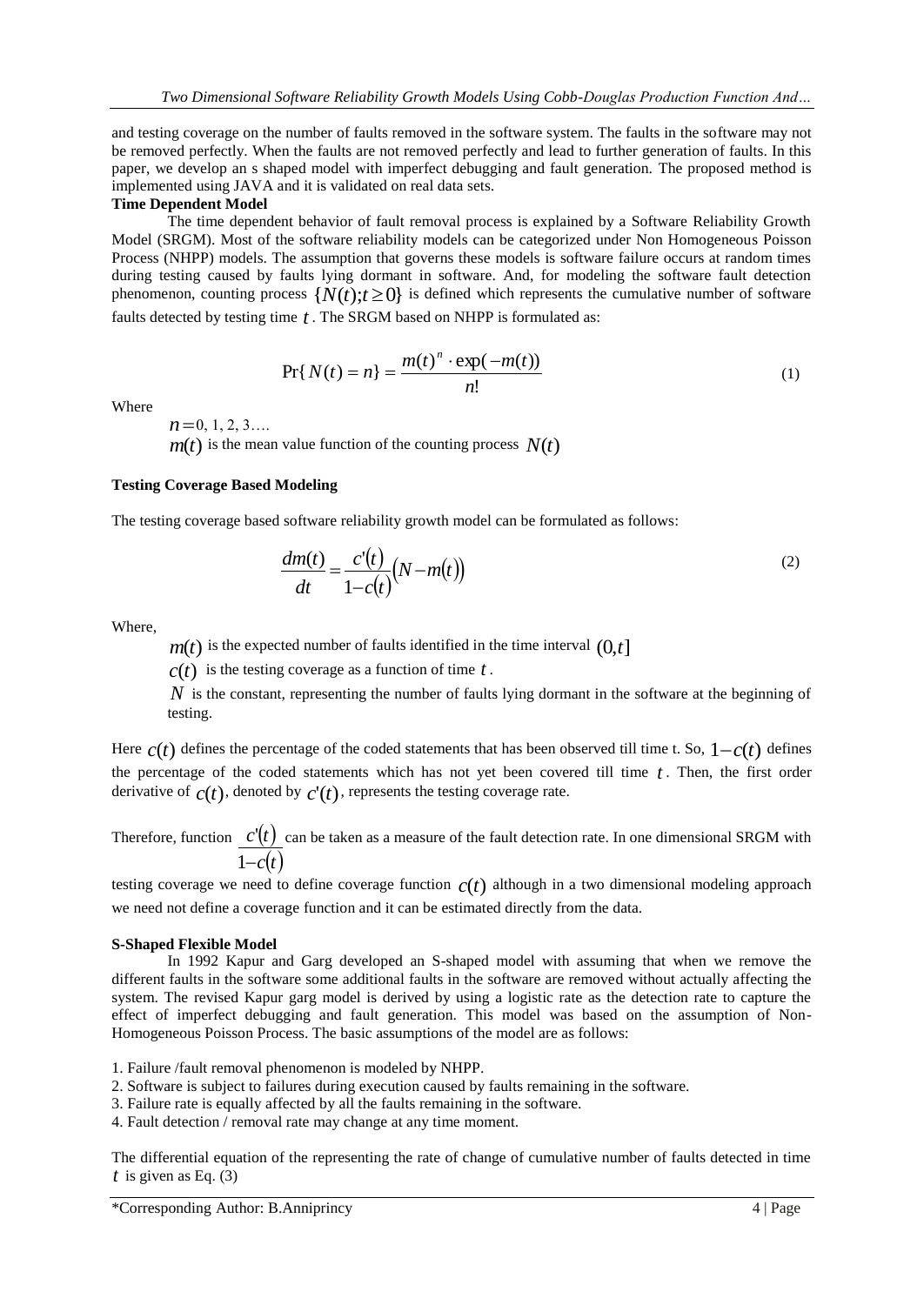$$
m'(t) = \frac{b}{1 - \beta \exp(-bt)} (N - m(t))
$$
\n(3)

The below Eq. (4) gives the mean value function of the number of faults detected in time *t*

$$
m(\tau) = \frac{N(1 - \exp(-b\tau))}{1 + \beta \exp(-b\tau)}
$$
\n(4)

Where,

*b* is the rate at which a fault is detected/removed in the software.

*m* is the mean number of faults detected/ Corrected corresponding to testing time *t* .

 $\beta$  is the constant.

*x* is the rate of error generation.

*p* is the probability of imperfect debugging.

#### **Two-Dimensional Modeling**

Later a two dimensional software reliability model was developed to access the software quantitatively. The need of development of a two dimensional model is one of the ideal solution to the problem regarding software reliability in the hands of software engineers. In one dimensional analysis the object variable usually depends upon one basic variable although the object takes on many different roles based upon its dependence on various other factors. Two dimensional models are used to capture the joint effect of testing time and testing coverage on the number of faults removed in the software. Traditionally used one dimensional model was depending upon the testing time, testing effort or testing coverage. However if the reliability of a software is measured on the basis on the number of hours spent while testing the software or the percentage of software that was covered then the results are not conclusive. To handle the need of high precision software reliability we have the requirement of a software reliability growth model which does not only solve the issues related to the testing time but also the testing coverage of the software i.e. the percentage of code covered of the software. For this we have developed a two dimensional software reliability growth model which takes into account the joint effect of testing time and testing effort on the number of faults removed in the software. The two dimensional model developed in this paper is based on the Cobb Douglas production function.

#### **Cobb Douglas Production Function**

The Cobb–Douglas functional form of production functions is broadly used to represent the relationship of an output to inputs. It was proposed by Knut Wicksell (1851–1926), and tested against statistical evidence by Charles Cobb and Paul Douglas in 1900–1928. The Cobb-Douglas function considered a simplified view of the economy in which production output is determined by the amount of labor involved and the amount of capital invested. Even if there are many factors affecting economic performance, still their model proved to be remarkably accurate.

The mathematical form of the production function is given as follows

$$
Y = A L^{V} K^{1-\nu}
$$

Where,

*Y* is the total production per year. *L* is the labor input. *K* is the capital input. *A* is the total factor productivity.  $V$  is the elasticity of labor which is constant and determined by available technology.

Fig. 1 shows the total production influenced due to change in the proportion of labor and capital in graphical form.

(5)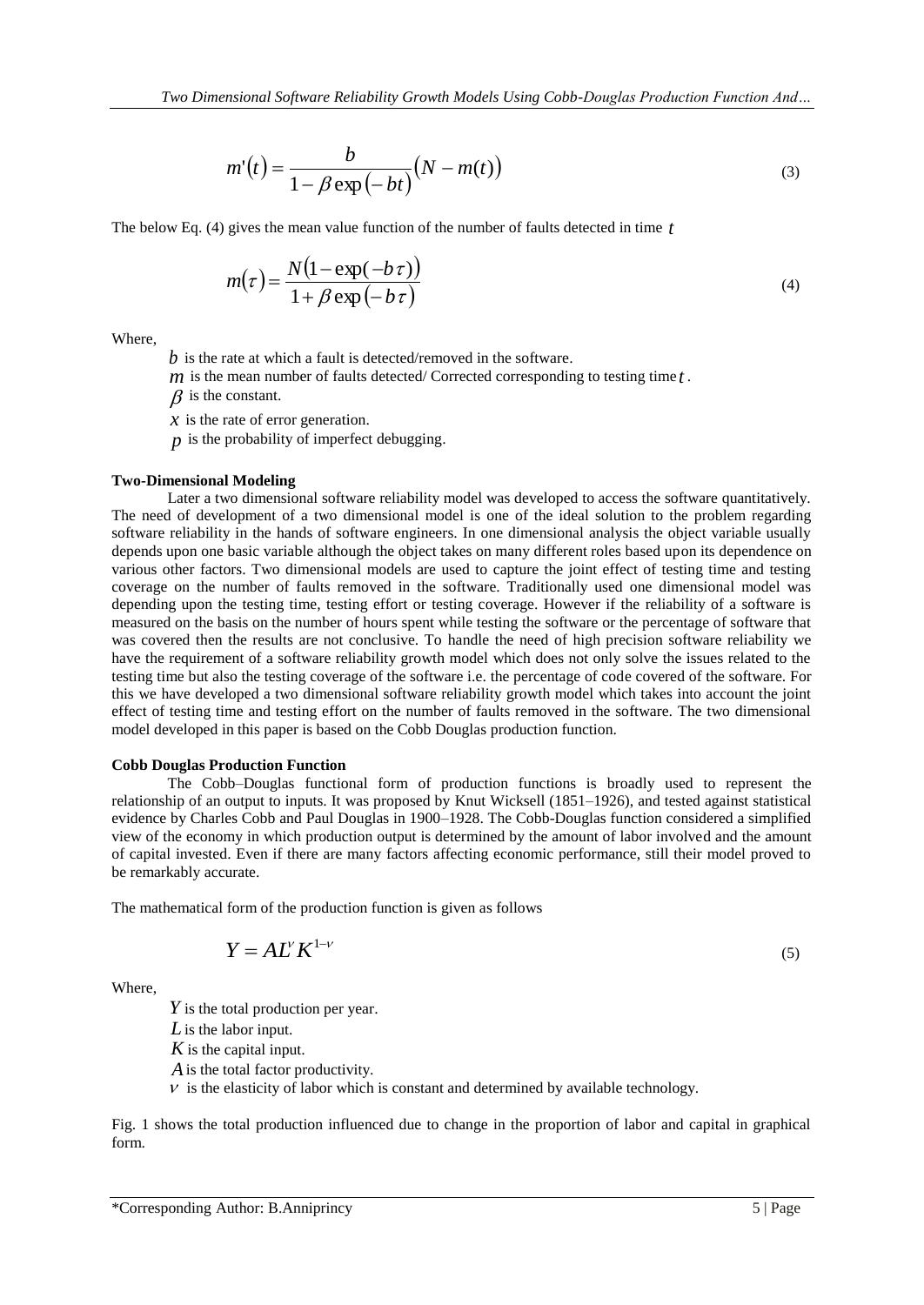

**Fig. 1 Two-input Cobb-Douglas production function.**

Cobb and Douglas made some assumptions which are stated as follows:

- 1. If either labor or capital vanishes, then so will production.
- 2. The marginal productivity of labor is proportional to the amount of production per unit of labor.
- 3. The marginal productivity of capital is proportional to the amount of production per unit of capital.

## **Cobb Douglas Model**

Software Testing involves operation of a system or application under controlled conditions and evaluating the results. The controlled conditions should include both normal and abnormal conditions. Testing should intentionally attempt to make things go wrong to determine if things happen when they shouldn't or things don't happen when they should. It is oriented to detection. The testing team has many resources of testing to make sure that software hence formed is of quality. These include software testing man hours, CPU time, testing effort testing coverage etc.

$$
\tau \cong s^{\alpha} u^{1-\alpha} \qquad 0 \le \alpha \le 1 \tag{6}
$$

Where,

 $\tau$  is the testing resources

*s* is the testing time

- *is the testing coverage*
- $\alpha$  is the Effect of testing time

Let  $\{N(s, u), s \ge 0, u \ge 0\}$  be a two-dimensional stochastic process representing the cumulative number of software failures by time  $s$  and testing coverage  $u$ . A two-dimensional NHPP with a mean value function *m*(*s*,*u*) is formulated as

$$
Pr(N(s, u) = n) = \frac{(m(s, u))n}{n!} \exp(-m(s, u)), n = 0, 1, 2... \tag{7}
$$

$$
m(s, u) = \int_{0}^{s} \int_{0}^{u} \lambda(\zeta, \xi) d\zeta d\xi
$$
 (8)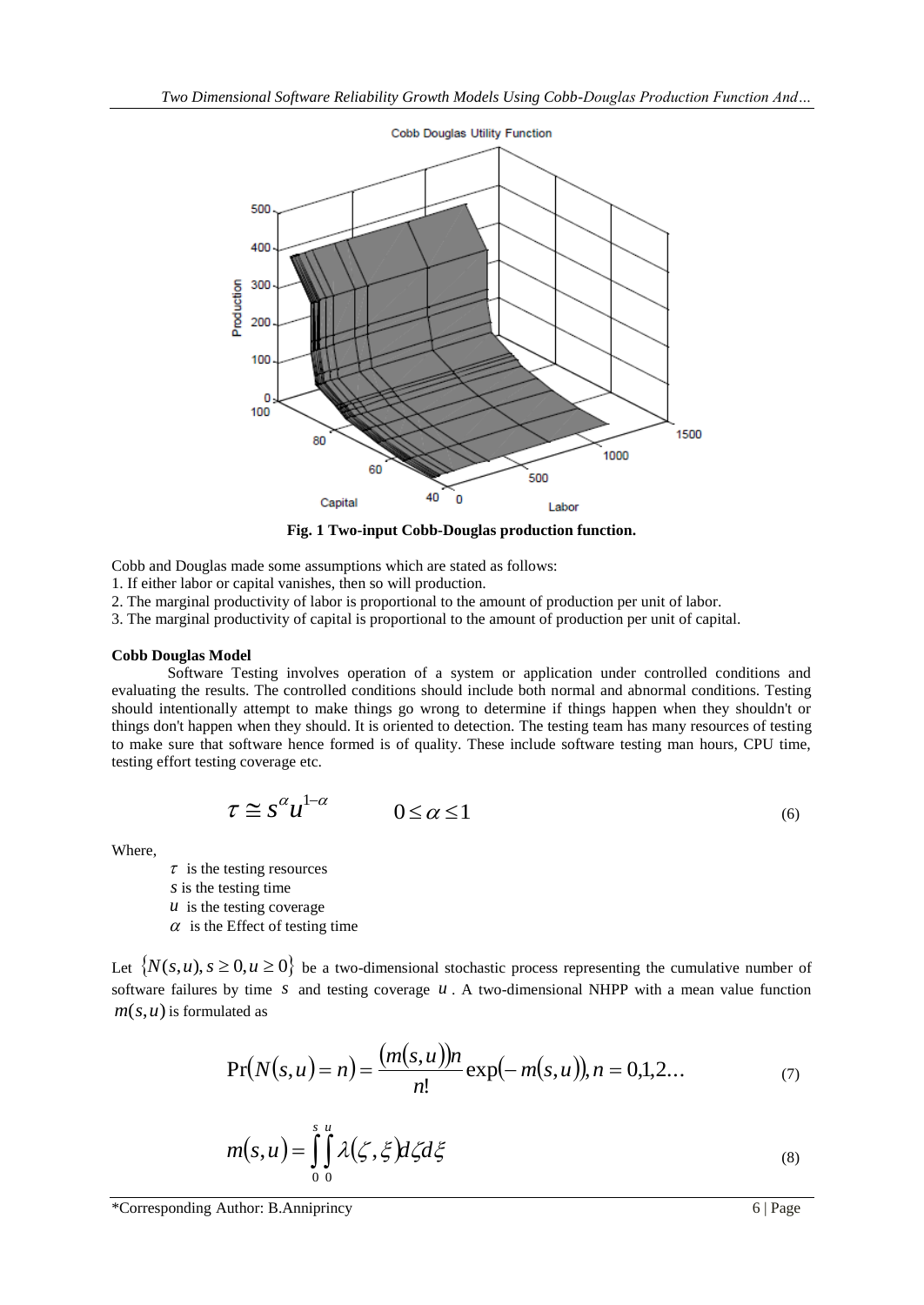#### **Two-Dimensional S-Shaped Model**

In this proposed method, we develop a two dimension S-shaped model determining the combined effect of testing time and testing coverage. The differential equation of the representing the rate of change of cumulative number of faults detected with respect to the total testing resources is given as

$$
m'(\tau) = \frac{b}{1 + \beta \exp(-b\tau)} (N - m(\tau))
$$
\n(9)

The mean value function of the number of faults detected with testing resources x using the initial condition  $x(0)$  = 0 is given as

$$
m(\tau) = \frac{N(1 - \exp(-b\,\tau))}{1 + \beta \exp(-b\,\tau)}
$$
\n(10)

Now we extend the testing resource of one dimensional S-shaped model to a two dimensional problem. Using the cobb-douglas production the corresponding mean value function is given as

$$
m(\tau) = \frac{N(1 - \exp(-bs^{\alpha}u^{1-\alpha}))}{1 + \beta \exp(-bs^{\alpha}u^{1-\alpha})}
$$
\n(11)

In the above two-dimensional mean value function, if  $\alpha = 1$ , then the above mean value function can be regarded as a traditional one dimensional time dependent SRGM and if  $\alpha = 0$  it becomes a testing coverage dependent SRGM.

# **Two-Dimensional S-Shaped Model with Imperfect Debugging**

Mostly, the debugging process in real life won't be much perfect. While during the fault removal process two possibilities can occur. It may happen that the fault, which was considered to be perfectly fixed, had been improperly repaired and resulted in same type of failure again. There is also a fine chance that some new faults might get introduced during the course of correcting. This situation is much dangerous than the former one, because in the first case the total fault content is not altered, whereas in latter, error generation resulted in increased fault content. The effects of both type of imperfect debugging during testing phase are incorporated in our proposed model. The rate equation of flexible model with imperfect debugging and error generation can be written as follows

$$
\frac{d}{dt}m(\tau) = \frac{bp}{1 + \beta \exp^{-b\tau}} \left[ N + xm(\tau) - m(\tau) \right]
$$
\n(12)

We use logistic function to incorporate the effect of imperfect debugging and error generation. By solving the above equation using initial condition  $N(0) = 0$ , we get

$$
N(t) = \frac{N}{1-x} \left\{ 1 - \left( \frac{(1+\beta)}{1+\beta \exp^{-bp\tau}} \right)^{p(1-x)} \exp^{-bp(p(1-x))} \right\}
$$
(13)

#### **Reliability Evaluation**

Software evaluation is a very significant phenomenon in quantitative software reliability assessment. The software reliability function signifies the probability that a software failure does not occur in time-interval  $(t, t + x)(t \ge 0, x \ge 0)$  given that the testing team or the user operation has been going up to time t. In two dimensional SRGM, we can assess software reliability in an operation phase where we assume that the testing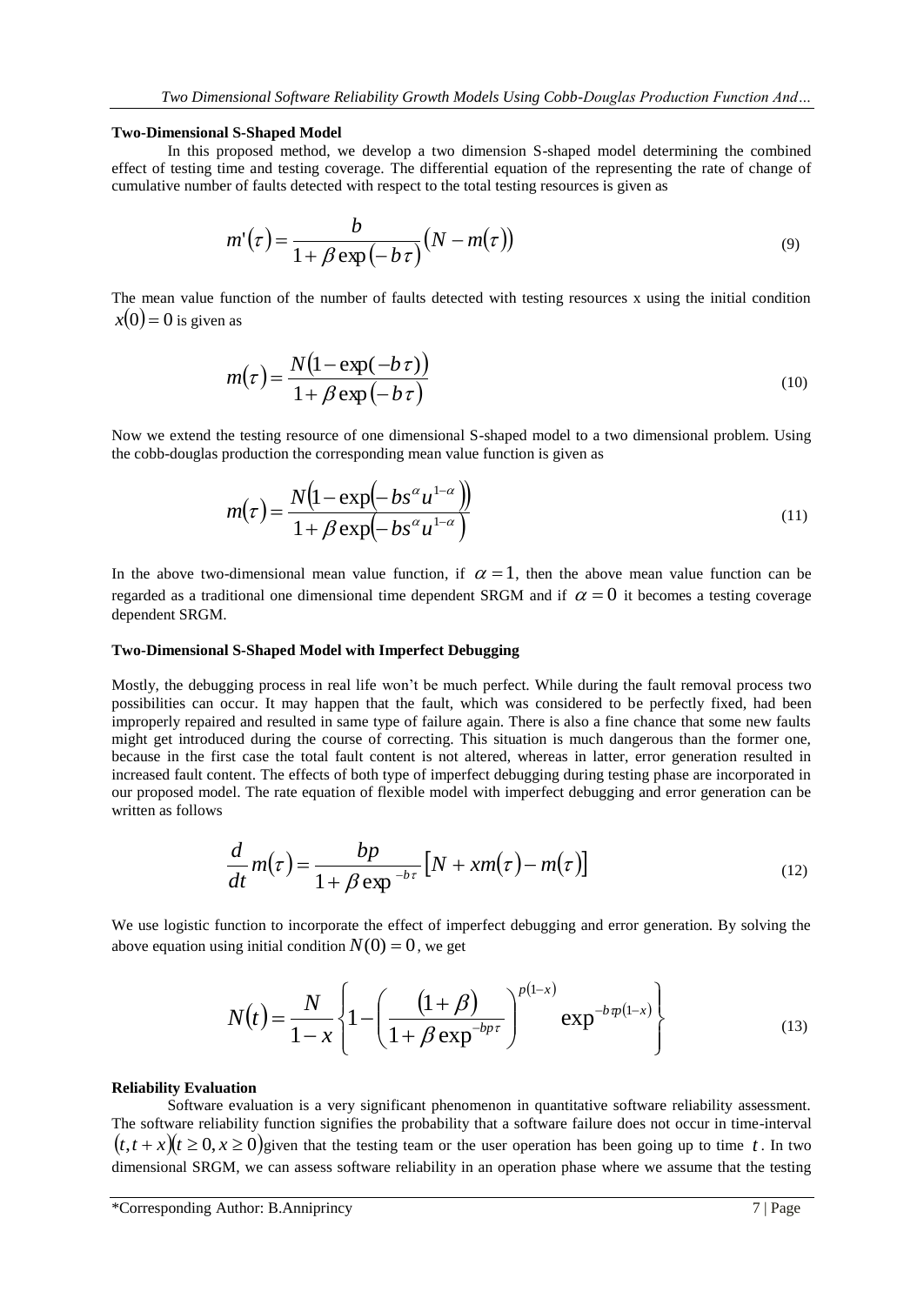coverage is not expanded. We can derive the probability that the software failure does not occur in timeinterval  $[s_x, s_x + \omega][s_x > 0, \omega > 0]$  that testing has been going up to  $s_x$  and the value of testing coverage has been attained up to  $u_{\pi}$  by testing termination time  $s_{\pi}$  as:

$$
R(\omega/s_{\pi}, u_{\pi}) = \exp\left\{-\left[m\left((s_{\pi} + \omega)u_{\pi}/k\right) - m\left(s_{\pi}, u_{\pi}/k\right)\right]\right\}\tag{14}
$$

Where  $k$  indicates the set of parameter estimates of a two dimension SRGM

# **V. RESULTS AND DISCUSSION**

An SRGM is defined as a tool that can be used to evaluate the software quantitatively, develop test status, schedule status, and monitor the changes in reliability performance. Software reliability assessment and prediction is important to evaluate the performance of software system. In this paper, an effective software reliability growth model is developed with two types of imperfect debugging. In this section, the sample outputs are explained which is obtained during the execution of program.

Here the reliability of the software is identified by using S-shaped Cobb-Douglas function. In this paper, testing time and testing coverage was considered to identify the reliability of the software. A data set with failure number, failure interval and also day of failure is given as the input to the SRGM tool. The tool identifies the faults and gives the reliability parameters as output as shown in the figure below.

| <b>Dataset Result 1</b>                |                        |  |  |  |  |
|----------------------------------------|------------------------|--|--|--|--|
| <b>FEATURES</b>                        | <b>VALUES</b>          |  |  |  |  |
| No of Faults in the Begining           | 358                    |  |  |  |  |
| The Mean value of the no of Failure    | 137.0                  |  |  |  |  |
| The Mean value of the Failure Interval | 652.0735294117648      |  |  |  |  |
| <b>Cumulative no of Faults</b>         | 2.7552232008292164E288 |  |  |  |  |
| Mean value of no of Falut              | 3.936033144041738E287  |  |  |  |  |
| The Result of Imperfect Debugging      | 1.7914796041770543E105 |  |  |  |  |
| The Result of Software Reliablity is   | 8.266568798943481E8    |  |  |  |  |
| <b>Total Resource Process</b>          | 1.0195310710476781E8   |  |  |  |  |
| <b>Total Production Process is</b>     | 3.188107501070248E-185 |  |  |  |  |
| <b>TwoDSshapped Model Simulation</b>   | 1.7914796041770543E105 |  |  |  |  |

|  | <b>Dataset Result 2</b> |  |  |
|--|-------------------------|--|--|
|--|-------------------------|--|--|

| <b>FEATURES</b>                        | <b>VALUES</b>          |  |  |  |
|----------------------------------------|------------------------|--|--|--|
| No of Faults in the Begining           | 1618                   |  |  |  |
| The Mean value of the no of Failure    | 39.0                   |  |  |  |
| The Mean value of the Failure Interval | 1772.6842105263158     |  |  |  |
| <b>Cumulative no of Faults</b>         | 7.388594469044448E58   |  |  |  |
| Mean value of no of Falut              | 1.0555134955777783E58  |  |  |  |
| The Result of Imperfect Debugging      | 1.7914796041770543E105 |  |  |  |
| The Result of Software Reliablity is   | 8.266568798943481E8    |  |  |  |
| <b>Total Resource Process</b>          | 1.0195310710476781E8   |  |  |  |
| <b>Total Production Process is</b>     | 3.188107501070248E-185 |  |  |  |
| <b>TwoDSshapped Model Simulation</b>   | 1.7914796041770543E105 |  |  |  |

## **Fig. 2 Sample output of the SRGM Tool**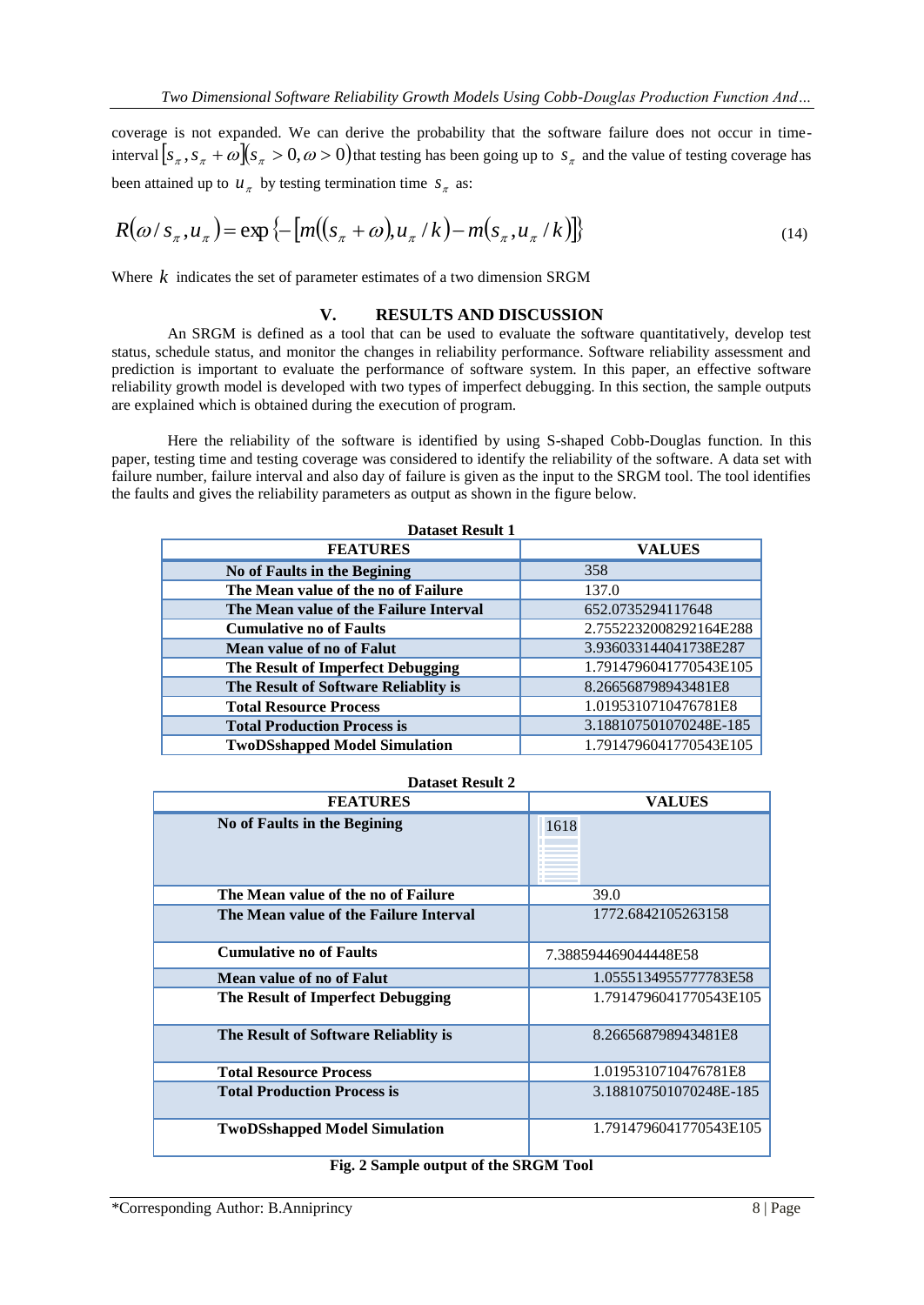## **Comparative Analysis**

Using the proposed imperfect-debugging model, we now show a real numerical illustration for software reliability measurement. Here, in order to validate the imperfect-debugging model, the AE and MSF are selected as the evaluation criteria.

The Accuracy of Estimate (AE) is defined as

$$
AE = \left| \frac{M_a - a}{M_a} \right| \tag{15}
$$

Where  $M_a$  is the actual cumulative number of is detected errors after the test, and  $a$  is the estimated number of initial errors. For practical purposes, *M<sup>a</sup>* is obtained from software error tracking after software testing.

The mean of Squared Errors (Long-term predictions) is defined as

$$
MSE = \frac{1}{k} \sum_{i=1}^{k} [m(t_i) - m_i]^2
$$
 (16)

Where  $m(t_i)$  is the expected number of errors at time  $t_i$  estimated by a model, and  $m_i$  is the observed number of errors at time  $t_i$ . MSE gives the qualitative comparison for long-term predictions. A smaller MSE indicates a minimum fitting error and better performance.

The proposed method is compared with Yamanda Rayleigh Model and Huang Logistic Model. The comparison values of the proposed method, and Yamanda Rayleigh model and Huang Logistic Model are given in the below table.

| Tudie II Combardini Elound of unicrem divolu |        |        |          |            |  |  |
|----------------------------------------------|--------|--------|----------|------------|--|--|
| Model                                        | a      | r      | $AE(\%)$ | <b>MSE</b> |  |  |
| <b>Proposed Model</b>                        | 628.87 | 0.0824 | 69.97    | 83.29      |  |  |
| Yamanda Rayleigh Model                       | 565.35 | 0.0196 | 57.91    | 122.09     |  |  |
| <b>Huang Logistic Model</b>                  | 394.08 | 0.0427 | 10.06    | 118.59     |  |  |

**Table I. Comparative results of different SRGM**

The graphical representation of AE and MSE for the proposed method, Yamanda Rayleigh model and Huang Logistic Model are shown in the below graphs



**Fig.3 Comparision of AE**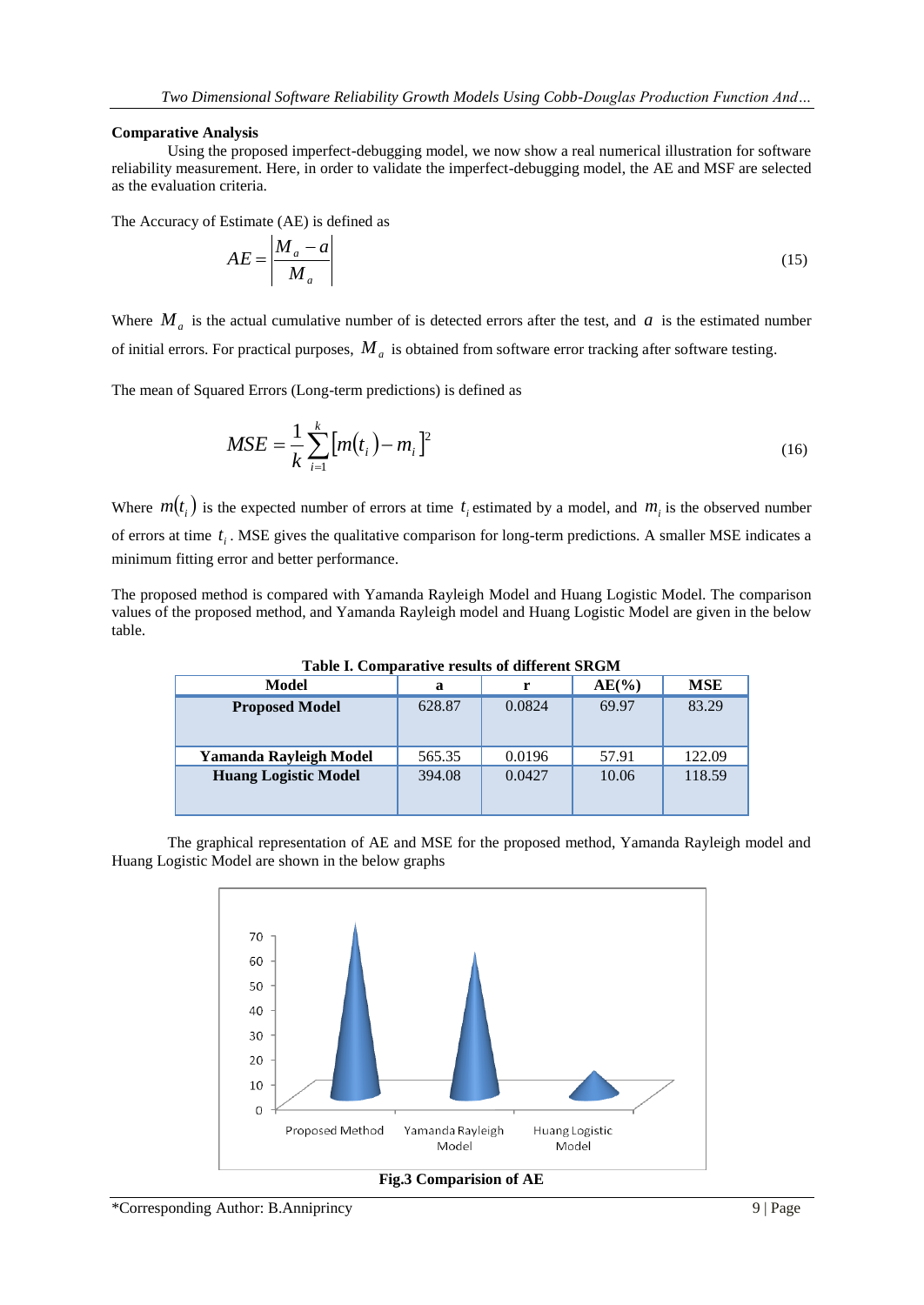

**Fig.4 Comparision of MSE**

From the above table and graphs, AE is very high and MSE is low than previous methods. Thus the proposed method is very effective.

# **VI. CONCLUSION**

Software reliability engineering uses quantitative measurement to increase the efficiency of the testing effort. By developing operational profiles of the systems use, SRE requires that trade-offs between time, cost, and quality be made explicitly for the project. In this paper we have developed a general approach in deriving more general models based on simple assumptions, constant with the basic software reliability growth modeling based on NHPP. The proposed models implant a broader theoretical framework which accounts for interaction between different dimensions of software reliability metrics. Incorporating the dynamics of testing time of the software and the testing coverage has allowed us the model to be a two dimensional framework. The proposed models use the Cobb Douglas production function to capture the combined effect of testing time and testing coverage. The proposed models are validated on real data sets and analyses are done using goodness of fit criterion. We also conclude that the proposed SRGM has better performance as compare to the other SRGM and gives a reasonable predictive capability for the actual software failure data. Therefore, this model can be applied to a wide range of software.

#### **REFERENCES**

- [1]. Chin-Yu Huang, Sy-Yen Kuo and Michael R. Lyu, "An Assessment of Testing-Effort Dependent Software Reliability Growth Models," IEEE Transactions on Reliability, Vol. 56, No. 2, pp. 198-211, Jun 2007.
- [2]. P. K. Kapur, H. Pham, Sameer Anand and Kalpana Yadav, "A Unified Approach for Developing Software Reliability Growth Models in the Presence of Imperfect Debugging and Error Generation," IEEE Transactions on Reliability, Vol. 60, No. 1, pp. 331-340, Mar 2011.
- [3]. Khurshid Ahmad Mir, "A Software Reliability Growth Model," Journal of Modern Mathematics and Statistics, Vol. 5, No. 1, pp. 13-16, 2011.
- [4]. N. Ahmad, S. M. K Quadri and Razeef Mohd, "Comparison of Predictive Capability of Software Reliability Growth Models with Exponentiated Weibull Distribution," International Journal of Computer Applications, Vol. 15, No. 6, pp. 40-43, Feb 2011.
- [5]. Shinji Inoue and Shigeru Yamada, "A Bivariate Software Reliability Model with Change-Point and Its Applications," American Journal of Operations Research, Vol. 1, No. 1, pp. 1-7, Mar 2011.
- [6]. S. M. K. Quadri, N. Ahmad and Sheikh Umar Farooq, "Software Reliability Growth modeling with Generalized Exponential testing –effort and optimal Software Release policy," Global Journal of Computer Science and Technology, Vol. 11, No. 2, pp. 27-42, Feb 2011.
- [7]. Carina Andersson, "A replicated empirical study of a selection method for software reliability growth models," Journal of Empirical Software Engineering, Vol. 12, No. 2, pp. 161–182, Apr 2007.
- [8]. Han Seong Son, Hyun Gook Kang and Seung Cheol Chang, "Procedure for Application of Software Reliability Growth Models to NPP PSA," Journal of Nuclear Engineering and Technology, Vol. 41 No. 8,pp. 1065-1072, Oct 2009.
- [9]. V. B. Singh1; Kalpana Yadav, Reecha Kapur and V. S. S. Yadavalli, "Considering the Fault Dependency Concept with Debugging Time Lag in Software Reliability Growth Modeling Using a Power Function of Testing Time," International Journal of Automation and Computing, Vol. 4, No. 4, pp. 359-368, Oct 2007.
- [10]. Lev V. Utkin, Svetlana I. Zatenko and Frank P.A. Coolen, "Combining imprecise Bayesian and maximum likelihood estimation for reliability growth models," In Proc. of the Sixth International Symposium on Imprecise Probability: Theories and Applications, Durham, UK, 2009.
- [11]. Dr. R. Satya Prasad, K. Ramchand H Rao and Dr. R.R.L. Kantha, "Software Reliability Measuring using Modified Maximum Likelihood Estimation and SPC," International Journal of Computer Applications, Vol. 21, No.7, pp. 1-5, May 2011.
- [12]. Andy Ozment, "Software Security Growth Modeling: Examining Vulnerabilities with Reliability Growth Models," Journal of Advances in Information Security, Vol. 23, No. 2, pp. 25-36, 2006.